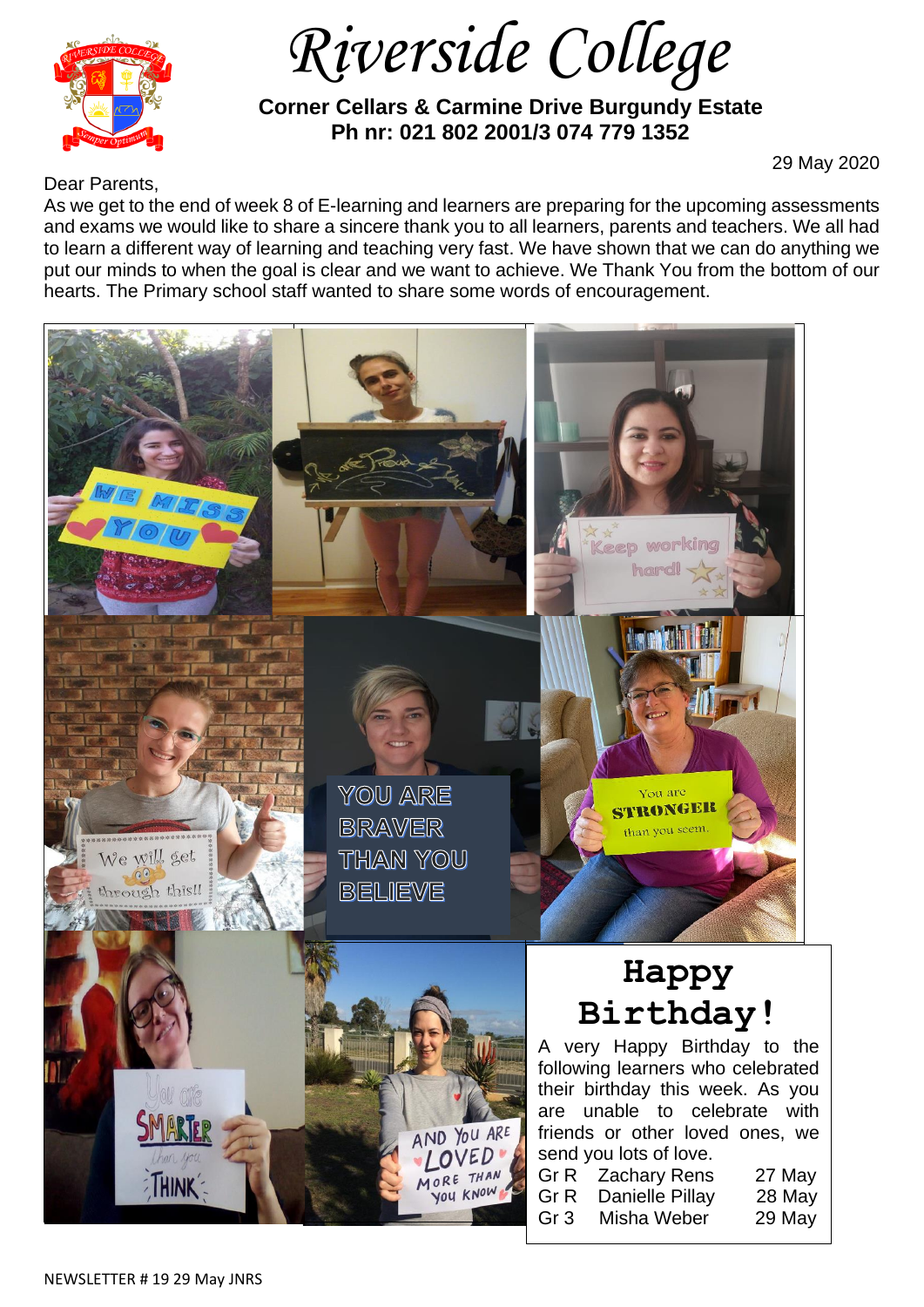#### **Online classes**

We have had really positive feedback regarding our e-learning. The grade 3's have been keeping busy with their online lessons. Here are some activities they have been doing.



Cecile and Zama with their cookies Misha with her recycle truck

Math – Measuring mass **Life Skills – Using recycled material** 

# **Assessments and Exams**

Each phase has sent out a separate timetable for the upcoming assessments (Gr00 – Grade 3) and Exams (Grade 4 – Grade 6). Please pay attention to the timetable/group that your child will form part of. All parents have been informed of the days and times of their child's assessment/exam. Please support us in this regard by sticking to the times provided. These are assessments that will be used to generate reports, so please make sure that your child is online at the appropriate time – we cannot make special arrangements for children who are late or who miss an assessment. In order for the results to considered authentic all assessments have to be timed and controlled.

We would like to wish each and every learner well with their assessments/exams. Please remember to get enough sleep and to have a good breakfast.

### **Bus Service**

The bus service will operate for the Parow/Panorama route for the exam period – only for those learners who are registered for transport. Please contact the office if you are using this service and would need it during this time.

## **Tuckshop Orders**

The tuckshop will be open for pre-orders only during exam time for those learner's who are coming in to write exams.

### **Camp Fee**

As you know, the learners were booked to go on camp in April. This was a booking that was made and paid for long in advance. When the lockdown was implemented, we preliminary postponed the camp to the 4<sup>th</sup> term. Should we not be able to go on camp later this year a credit will be passed on your last school fee invoice for 2020.

### **Important dates**

| End of Term 2 | 18 June                                                                  |
|---------------|--------------------------------------------------------------------------|
| Term 3        | 14 July $-$ 22 September $-$ Teachers return on 13 July $-$ 23 September |
| Term 4        | 06 October – 2 December – Teachers return 05 October – 4 December        |

These dates may vary from those given for Government Schools, but we have not missed a single class this term and therefore we do not need to shorten our holidays. Our learners have worked hard and deserve to have their break!

**Winter school for Gr 12 learners will take place via Teams – dates and times will be sent out shortly.**